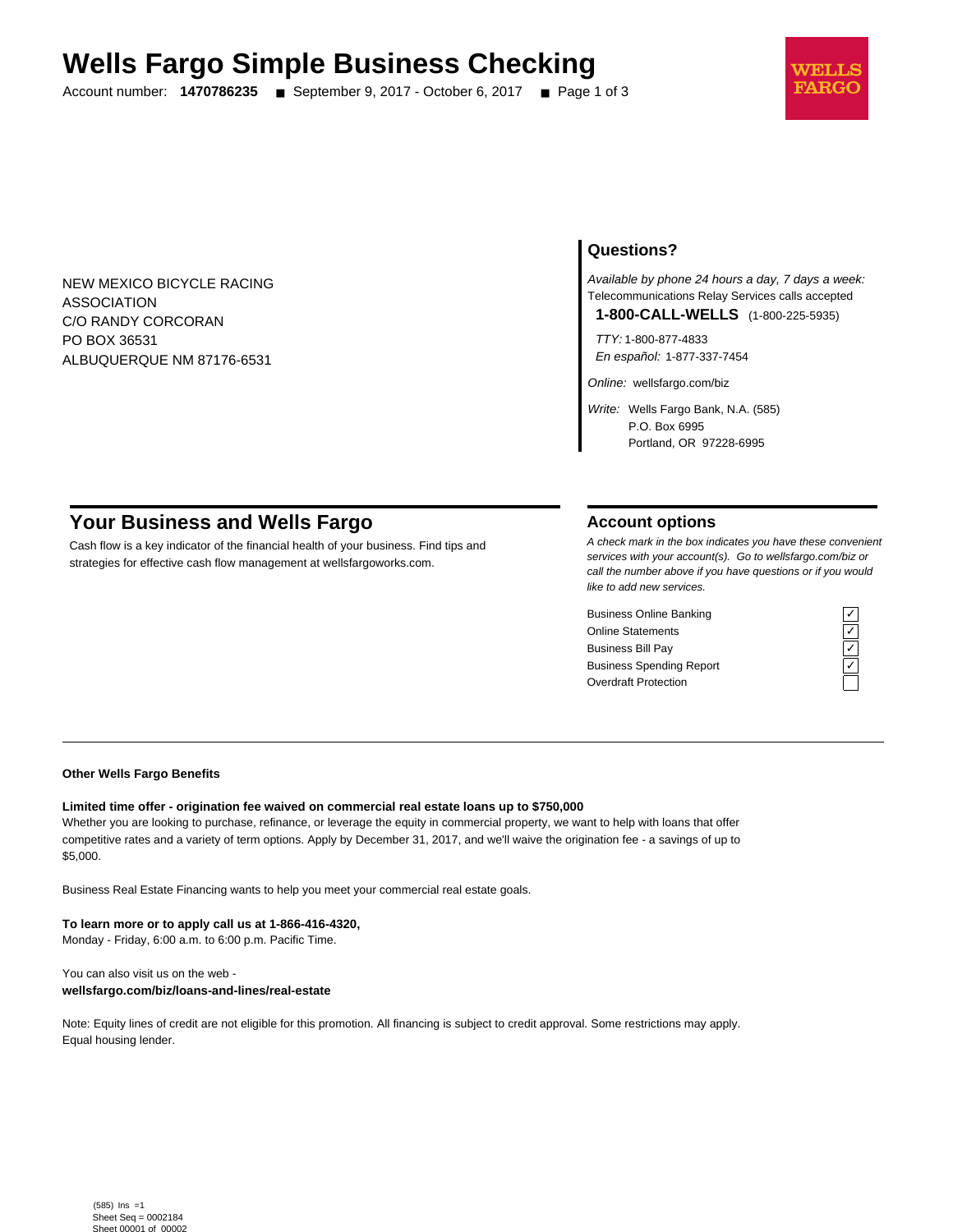

Routing Number (RTN): 121000248

| <b>Activity summary</b>                      |                      | Account number: 1470786235                                              |  |
|----------------------------------------------|----------------------|-------------------------------------------------------------------------|--|
| Beginning balance on 9/9<br>Deposits/Credits | \$7,432.15<br>141.00 | <b>NEW MEXICO BICYCLE RACING</b><br><b>ASSOCIATION</b>                  |  |
| Withdrawals/Debits                           | $-483.11$            | <b>C/O RANDY CORCORAN</b>                                               |  |
| Ending balance on 10/6                       | \$7,090.04           | New Mexico account terms and conditions apply<br>For Direct Deposit use |  |
| Average ledger balance this period           | \$7,254.74           | Routing Number (RTN): 107002192                                         |  |
|                                              |                      | For Wire Transfers use                                                  |  |

#### **Overdraft Protection**

l

This account is not currently covered by Overdraft Protection. If you would like more information regarding Overdraft Protection and eligibility requirements please call the number listed on your statement or visit your Wells Fargo store.

## **Transaction history**

| <b>Totals</b>          |                                                            | \$141.00  | \$483.11      |              |
|------------------------|------------------------------------------------------------|-----------|---------------|--------------|
| Ending balance on 10/6 |                                                            |           |               | 7,090.04     |
|                        | <b>Bicycle Rac</b>                                         |           |               |              |
| 10/3                   | Harland Clarke Check/Acc. 100217 00015397575482 New Mexico |           | 44.89         | 7.090.04     |
| 9/21                   | Withdrawal Made In A Branch/Store                          |           | 435.00        | 7,134.93     |
| 9/21                   | Deposit Made In A Branch/Store                             | 141.00    |               |              |
| 9/11                   | <b>State Sales Tax</b>                                     |           | 0.22          | 7,428.93     |
| 9/11                   | Online Dep Detail & Images - Bob                           |           | 3.00          |              |
| Date                   | Description<br>Number                                      | Credits   | <b>Debits</b> | balance      |
|                        | Check                                                      | Deposits/ | Withdrawals/  | Ending daily |
|                        |                                                            |           |               |              |

The Ending Daily Balance does not reflect any pending withdrawals or holds on deposited funds that may have been outstanding on your account when your transactions posted. If you had insufficient available funds when a transaction posted, fees may have been assessed.

### **Monthly service fee summary**

For a complete list of fees and detailed account information, see the Wells Fargo Account Fee and Information Schedule and Account Agreement applicable to your account (EasyPay Card Terms and Conditions for prepaid cards) or talk to abanker. Go to wellsfargo.com/feefaq for a link to these documents, and answers to common monthly service fee questions.

| Fee period 09/09/2017 - 10/06/2017                                           | Standard monthly service fee \$10.00 | You paid \$0.00             |
|------------------------------------------------------------------------------|--------------------------------------|-----------------------------|
| How to avoid the monthly service fee                                         | Minimum required                     | This fee period             |
| Have any ONE of the following account requirements<br>Average ledger balance | \$500.00                             | $$7.255.00$ $\triangledown$ |
| C1/C1                                                                        |                                      |                             |

## **Account transaction fees summary**

|                            |            | Units    | Excess | Service charge per | Total service |
|----------------------------|------------|----------|--------|--------------------|---------------|
| Service charge description | Units used | included | units  | excess units (\$)  | charge $(\$)$ |
| Cash Deposited (\$)        |            | 3.000    |        | 0.0030             | 0.00          |
| Transactions               |            | 50       |        | 0.50               | 0.00          |
| Total service charges      |            |          |        |                    | \$0.00        |